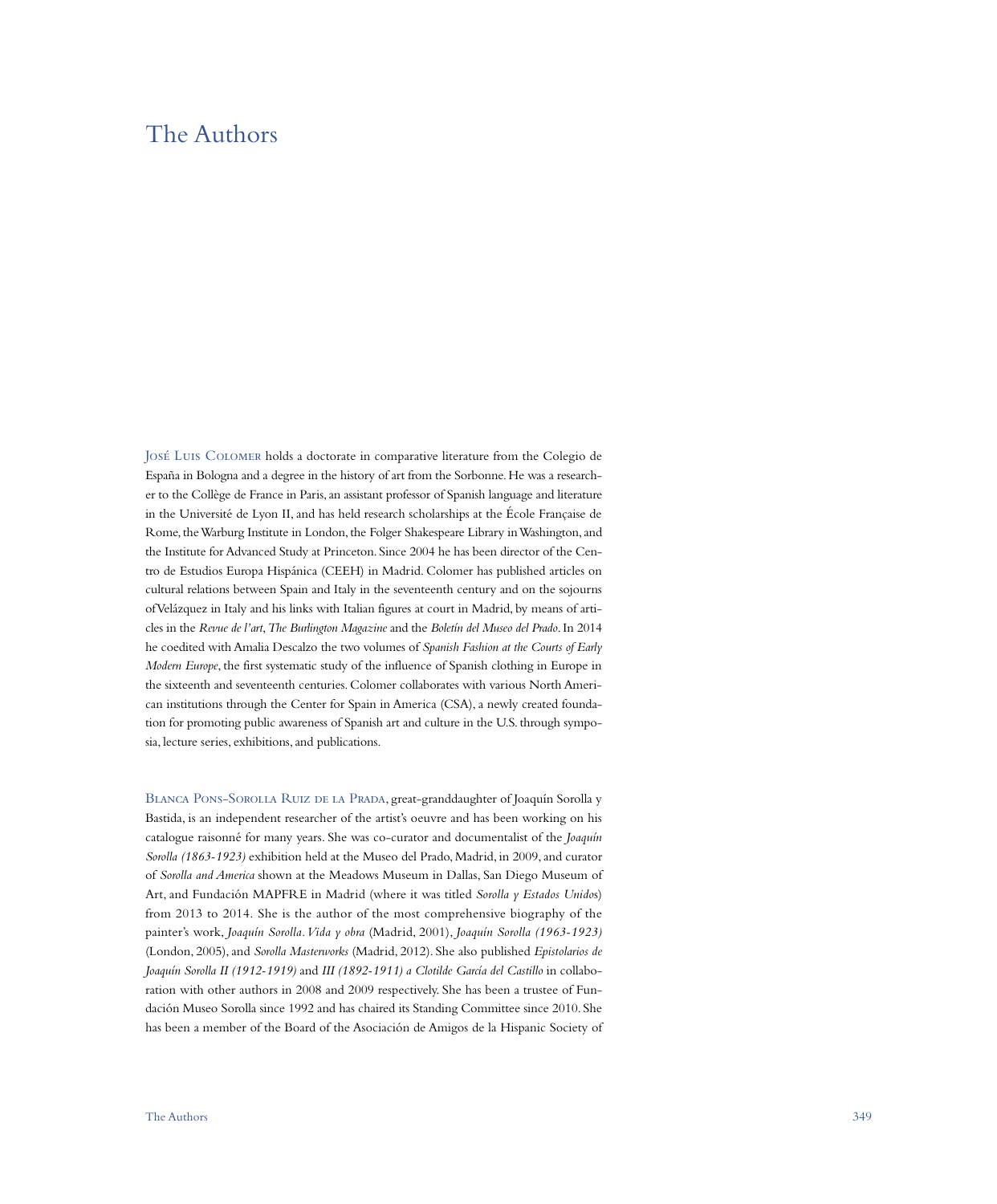America en España since its establishment. On November 16, 1992 she was decorated by His Majesty King Carl XVI Gustav of Sweden with the First Class Officer Medal of the Royal Order of the Polar Star for her work carried out until then on Sorolla. In 2009 she received the Sorolla Medal from The Hispanic Society of America (New York) for her career devoted to research on the painter's life and oeuvre.

Mark A. Roglán is the Linda P. and William A. Custard Director of the Meadows Museum and Centennial Chair in the Meadows School of the Arts at Southern Methodist University. He joined the Meadows Museum as interim curator and adjunct assistant professor of Art History in 2001. He became curator of collections in 2002, senior curator in 2004 and director in 2006. He also serves as a faculty member in the Division of Art History at SMU's Meadows School of the Arts. Under his leadership the museum has increased its attendance; has developed a major program of international exhibitions; has created meaningful fellowships; produced insightful publications; constructed a new sculpture garden and outside spaces; made major acquisitions; formed new ways of educating and connecting with art for impaired people; as well as established strategic alliances with major museums, most importantly with the Museo Nacional del Prado in Madrid, Spain. Before coming to the Meadows Museum, Roglán worked as a curatorial fellow and a research associate in the nineteenth-century painting and sculpture department of the Museo del Prado. Prior to this tenure, he served as a drawings department assistant with the Fogg Museum at Harvard University. Roglán received master's degrees in both History and Art History and a doctorate in nineteenth- and twentieth-century art from the Universidad Autónoma de Madrid. In 2013 he obtained an MBA from the Cox Business School at SMU. He has contributed to many publications in the areas of nineteenth- and twentieth-century Spanish art, has given numerous national and international lectures, and has curated important exhibitions. Among other distinctions and awards, he holds the Encomienda de la Orden de Isabel la Católica, a knighthood sanctioned by King Juan Carlos I, for his contributions to Spanish art.

Nicole Atzbach is curator at the Meadows Museum, where she began as assistant curator in 2010. Atzbach graduated from Brigham Young University in 1998 in art history and German. As an undergraduate, she also studied at Albert-Ludwigs-Universität in Freiburg-im-Breisgau, where she contributed to the catalogue *Konturen: Vasen von der Berliner Antikensammlung in Freiburg*. Atzbach earned her MA at Sotheby's London Institute of Art, where she focused on seventeenth-century Neapolitan painting. Atzbach subsequently worked as curatorial assistant to the director at the Kimbell Art Museum from 2002 until 2010. In addition to working on several exhibitions, she also oversaw the museum's provenance research project with the guidance of Timothy Potts. At the Meadows, Atzbach has played a major role in many exhibitions, most recently *The Spanish Gesture: Drawings from Murillo to Goya in the Hamburger Kunsthalle*; *Sorolla and America*; *Diego Velázquez: The Early Court Portraits;* and *The Prado at the Meadows: Ribera in a New Context*. She also organized the exhibitions *Góngora/Picasso: Graphic Poetry; Spanish Muse: A Contemporary Response;* and *Esteban Vicente in America: Collage, Color, and Somewhere in Between.* Atzbach is currently researching Richard Worsam Meade, one of the earliest American collectors of Spanish art.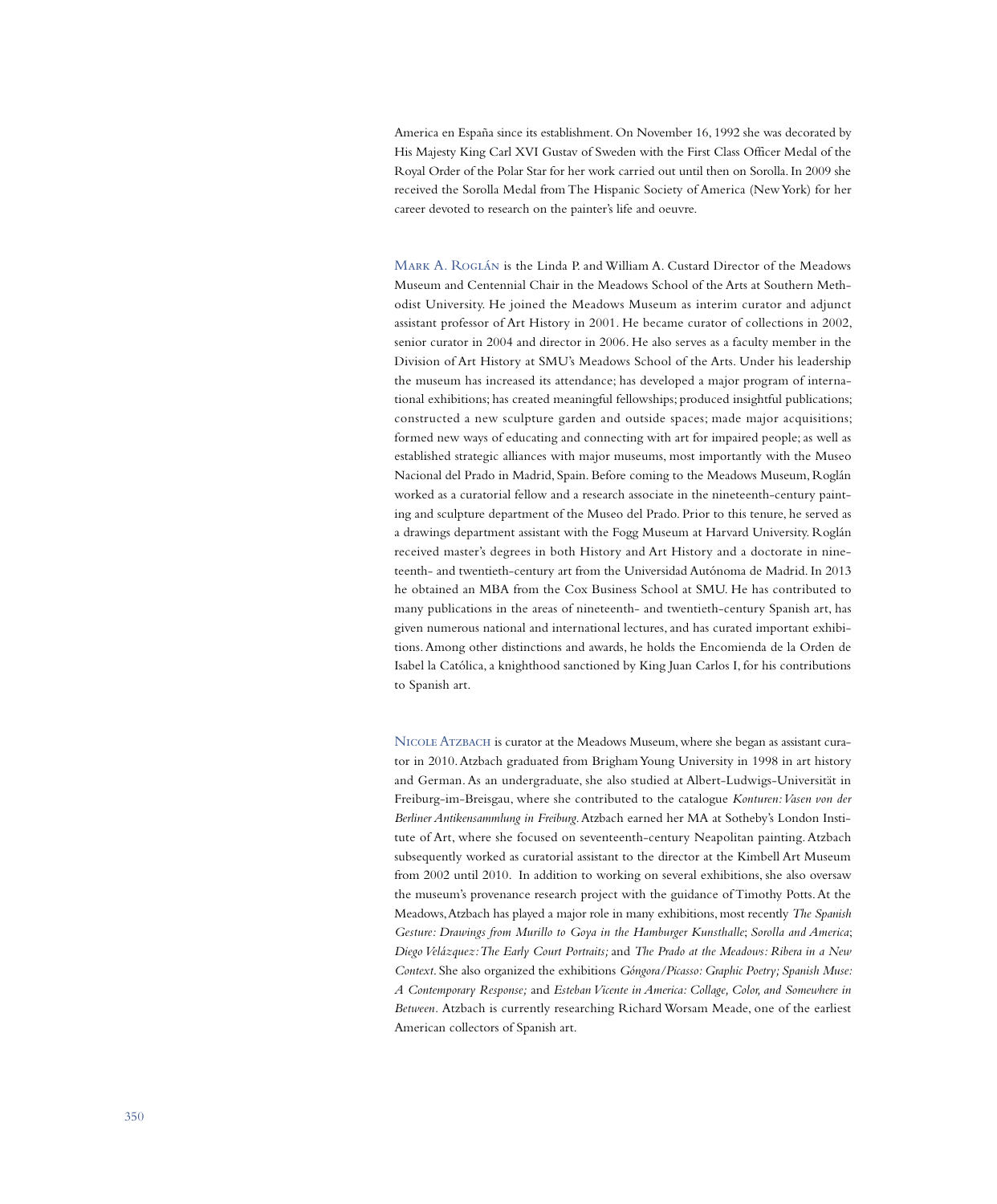Alexandra Letvin is a Ph.D. candidate in the Department of the History of Art at Johns Hopkins University, where she is writing her dissertation on Francisco de Zurbarán and visionary experience in seventeenth-century Spain. She earned her M.A. in the History of Art from Johns Hopkins (2011) and her B.A. in Art History from Williams College (2008). She is the Meadows/Kress/Prado Curatorial Fellow at the Meadows Museum (2013-15), where she has organized two exhibitions: *Goya: A Lifetime of Graphic Invention* (2014) and *The Meadows Collects: 50 Years of Spanish Art in Texas* (2015). She has also held fellowships from the Charles Singleton Center for the Study of Pre-Modern Europe (Johns Hopkins) and the Baltimore Museum of Art.

SHELLEY STEWART DEMARIA earned Bachelor of Arts degrees in Spanish and Art History from Southern Methodist University in 2004, and is a candidate for a Master of Arts in Art History from Hunter College, City University of New York. Her thesis, currently in progress, examines the iconography of still-life paintings created in Paris under the German Occupation of World War II. Since 2011, DeMaria has served as Curatorial Assistant at the Meadows Museum in Dallas. She has contributed catalogue entries for *Impressions of Europe: Nineteenth-Century Vistas by Martín Rico* (2013) and supporting research for *Sorolla and America* (2013), both exhibitions at the Meadows Museum. Most recently, DeMaria curated an exhibition and accompanying catalogue of works by contemporary artist John Alexander, *Human/nature. The Ridiculous and Sublime: Recent Works by John Alexander (2015).* 

MARY CRAWFORD-VOLK is an art historian based in Cambridge, Massachusetts where she teaches regularly at Harvard's Extension School. Her study of Spanish art began with a doctoral thesis at Yale (published 1977) on Vicencio Carducho and seventeenth century painting in Castile, followed by essays on Velázquez and the liberal arts, Rubens in Madrid, and the courtier-collector Diego Messia, Marquis of Leganés. Her Yale Master's thesis, on mid-nineteenth century art in Paris, helped inspire her exhibition and accompanying catalogue, *John Singer Sargent's El Jaleo* (National Gallery, Washington, D.C., 1992). She has recently written on Sargent's Boston Library murals (which overlapped Sorolla's Hispanic Society "Provinces of Spain") for the 1998 Tate retrospective on Sargent, in a 2004 exhibition at Vose Galleries in Boston, and in 2006 for *Sargent/Sorolla*, an exhibition organized by the Thyssen Museum, Madrid. She is currently finishing a book, *Sargent At Large*, for Yale University Press.

M. ELIZABETH BOONE is Professor of the History of Art, Design and Visual Culture at the University of Alberta in Edmonton, Canada. She specializes in nineteenth- and twentiethcentury art and has published on Mary Cassatt in Spain; the nineteenth-century response to Velazquez's *Las Meninas*; travel and exploration in the art of Mexican painter Remedios Varo; and Jewish history and mural painting in San Francisco. Boone's *Vistas de España: American Views of Art and Life in Spain, 1860*–*1914* (2007, Yale University Press) documents and explores American perceptions of Spain during the years 1860–1914, a period that marked a significant shift in power between the two countries, bracketed the Spanish-American War, and witnessed the emergence of complicated questions about the nature of national identity in the United States. She is currently working on the transnational histories of Spain, the United States, and Latin America (Mexico, Argentina, and Chile) as told through exhibitions of Spanish art at world's fairs and centennial celebrations.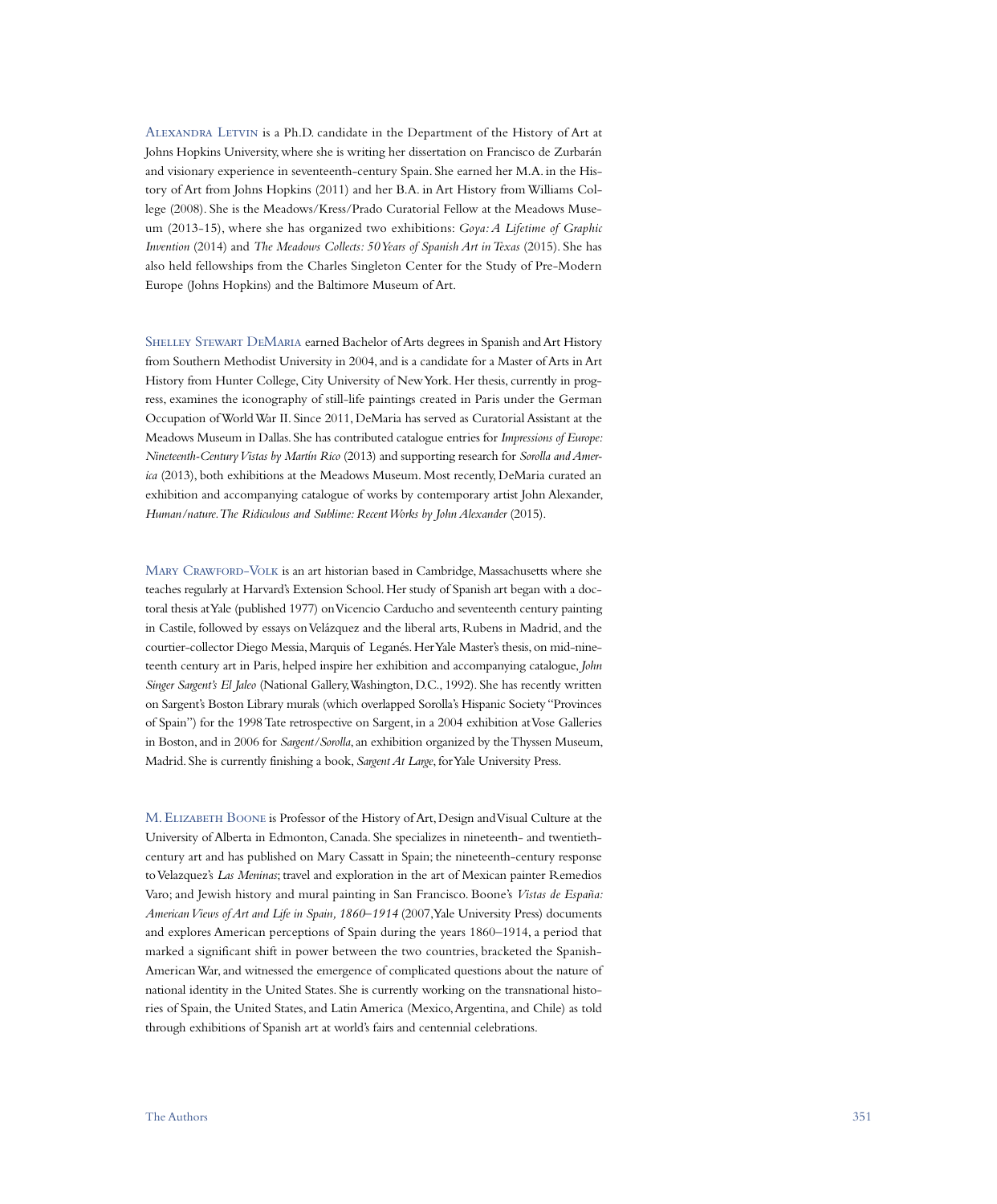Cristina Doménech holds a PhD in Art History from the University of Valencia. She has worked as a documentalist at the Museo Sorolla in Madrid and at the Real Academia de la Historia. From 2011 to 2012 she collaborated as a researcher with the team responsible for organizing the *Sorolla in America* exhibition. Since 2014 she has been Coordinator of Education and Public Programs at the Hispanic Society of America in New York. Cristina Doménech has taught courses in Spanish art at the University of Valencia and at the Accademia di Brera in Milan. She has also published several essays on modern and contemporary Valencian art and artists.

Roberta A. Mayer is Professor of Art History at Bucks County Community College in Newtown, Pennsylvania. She is author of *Lockwood de Forest: Furnishing the Gilded Age with a Passion for India* (2008) and *Stella Elkins Tyler: A Legacy Born of Bronze* (2004). She contributed chapters to *Cincinnati Art-Carved Furniture and Interiors* (2003) and *Tiffany Glass: A Passion for Colour* (2009). Her articles have appeared in *Winterthur Portfolio*, *Studies in the Decorative Arts*, *19th Century*, *Journal of Modern Craft*, and *Archives of American Art Journal*. She received the prestigious Robert C. Smith Award from the Decorative Arts Society in 2001, and the Annual Award in the Category of Decorative Arts Monograph for her book on Lockwood de Forest from the Metropolitan Chapter of the Victorian Society in America (2009). In 2010 she received the United States Professors of the Year Award (representing Pennsylvania) from the Carnegie Foundation for the Advancement of Teaching/Council for Support and Advancement of Education. Most recently, she was guest curator for "All the Raj – Frederic Church and Lockwood de Forest: Painting, Decorating, and Collecting at Olana," an exhibition at the Evelyn and Maurice Sharp Gallery at Olana State Historic Site in Hudson, New York (2014).

Amaya Alzaga Ruiz is an Assistant Professor (PhD) in the Department of Art History at the UNED (Madrid), where she was a predoctoral fellow. After earning her bachelor's degree in Art History from the Complutense University of Madrid, Alzaga received a grant from the Ministry of Culture to catalogue the collection of Italian painting at the Museo Cerralbo in Madrid, where she also worked as a cataloguer of painting at an auction house. Her doctoral thesis on the Spanish painter Raimundo de Madrazo y Garreta (1841-1920) and the artistic milieu of his day in Paris and New York won the Extraordinary Doctorate Award. Dr. Alzaga has been visiting scholar at various institutions such as the Wildenstein Institute, the Zentralinstitut für Kunstgeschichte, and The Hispanic Society of America. Her main areas of research include the artistic, literary, and critical fate of seventeenth- and nineteenth-century Spanish painting, and art collecting in the United States in the late nineteenth century. In 2011 she co-edited the book *Colecciones, expolio, museos y mercado artístico en España en los siglos xviii y xix.* She is currently the Secretary of *Cartas Hispánicas*, an academic journal founded in 2014 by the Museo Lázaro Galdiano (Madrid).

EDMUND A.W. PEEL was a private dealer, based in Madrid, from 1968 to 1978, who specialised in Spanish Impressionist, Modern, and Contemporary Art. In 1979 he set up Sotheby's Spain, which he ran initially as Sole Administrator and then as Chairman until he left in 1996. In addition he was made a Director of the board of Sotheby's Europe in